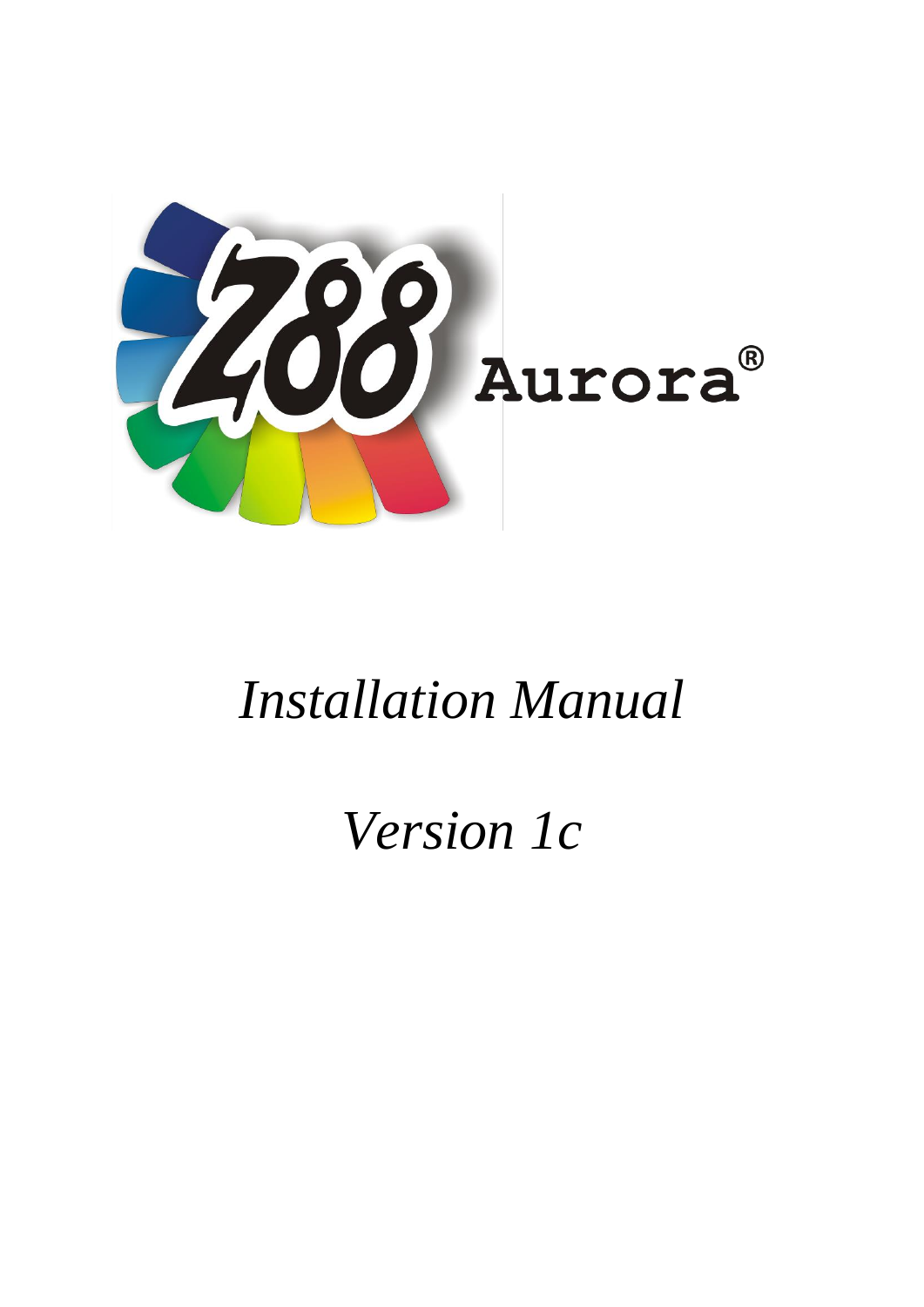

*An easily operated user interface for Z88 for all Windows- (32- and 64-bit), for Linux (64-bit) and Mac OS X-Computers*

*This Freeware Version is the literary property of the Chair for Engineering Design and CAD, University of Bayreuth, Germany, composed and edited by Professor Dr.-Ing. Frank Rieg*

*with the aid of: Dr.-Ing. Bettina Alber-Laukant, Dipl. Wirtsch.-Ing. Reinhard Hackenschmidt, Dipl.-Math. Martin Neidnicht, Dipl.-Ing. Florian Nützel, Dr.-Ing. Bernd Roith, Dr.-Ing. Alexander Troll, Dipl.- Ing. Christoph Wehmann, Dipl.-Ing. Jochen Zapf, Dipl.-Ing. Markus Zimmermann, Dr.-Ing. Martin Zimmermann*

> *All rights reserved by the editor Version 1c February 2012*



is a registered trademark (No. 30 2009 064 238) of Professor Dr.-Ing. Frank Rieg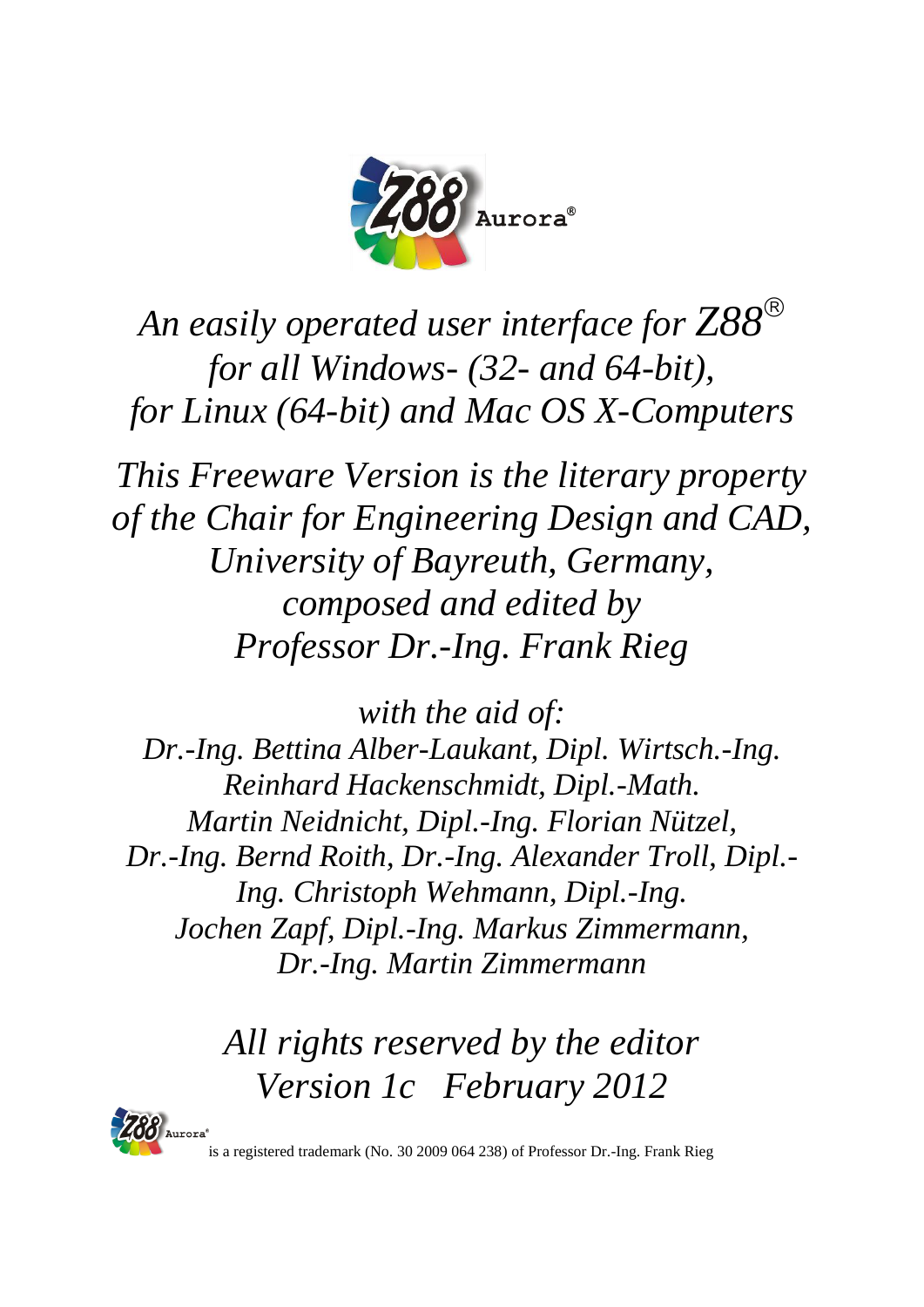

# **INSTALLATION**

The installation for Windows is managed by *Microsoft® Installer (MSI)*. The following versions are available in Z88 Aurora V1:

### **32-bit Windows z88aurorav1\_32.msi**

# **64-bit Windows z88aurorav1\_64.msi**

The respective installation menu leads you through the installation (Figure 1). The standard installation directory is located on "C:\z88aurorav1".



Figure 1: Begin installation

You can adjust this setting by choosing the respective folder in the installation dialog box (Figure 2).

| Z88 Aurora V1 (x86) Setup                                                                                   |                            | $\mathbf{x}$<br>$ -$ |
|-------------------------------------------------------------------------------------------------------------|----------------------------|----------------------|
| <b>Destination Folder</b><br>Click Next to install to the default folder or click Change to choose another. |                            | Aurora               |
| Install Z88 Aurora V1 (x86) to:                                                                             |                            |                      |
| C:\z88aurorav1\<br>Change                                                                                   |                            |                      |
|                                                                                                             |                            |                      |
|                                                                                                             |                            |                      |
|                                                                                                             |                            |                      |
|                                                                                                             | <b>Back</b><br><b>Next</b> | Cancel               |

Figure 2: Begin installation

**Please note, however, that the respective installation directory must not contain any space characters!**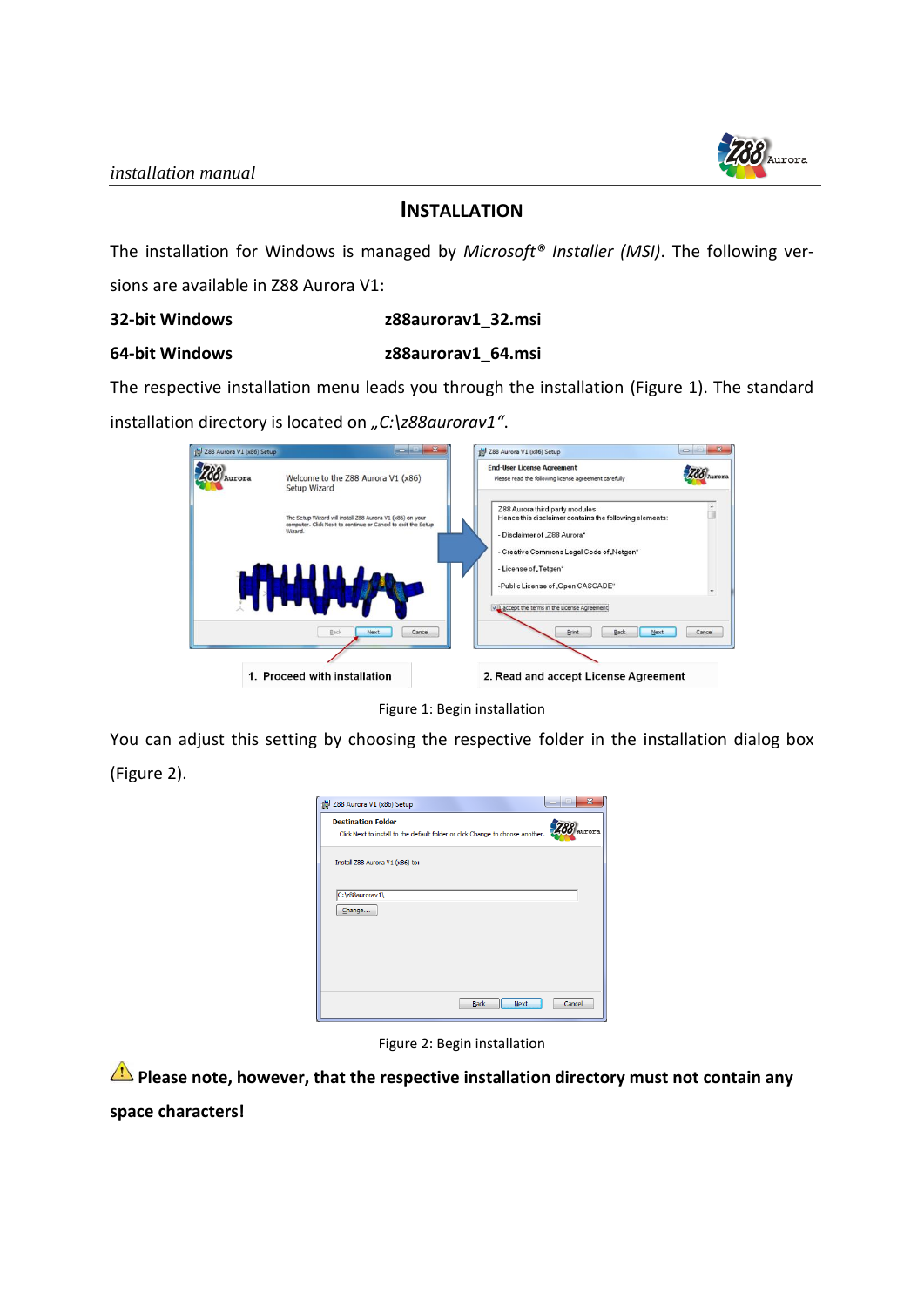Finally choose "*install*" to complete the installation (Figure 3).



Figure 3: Begin installation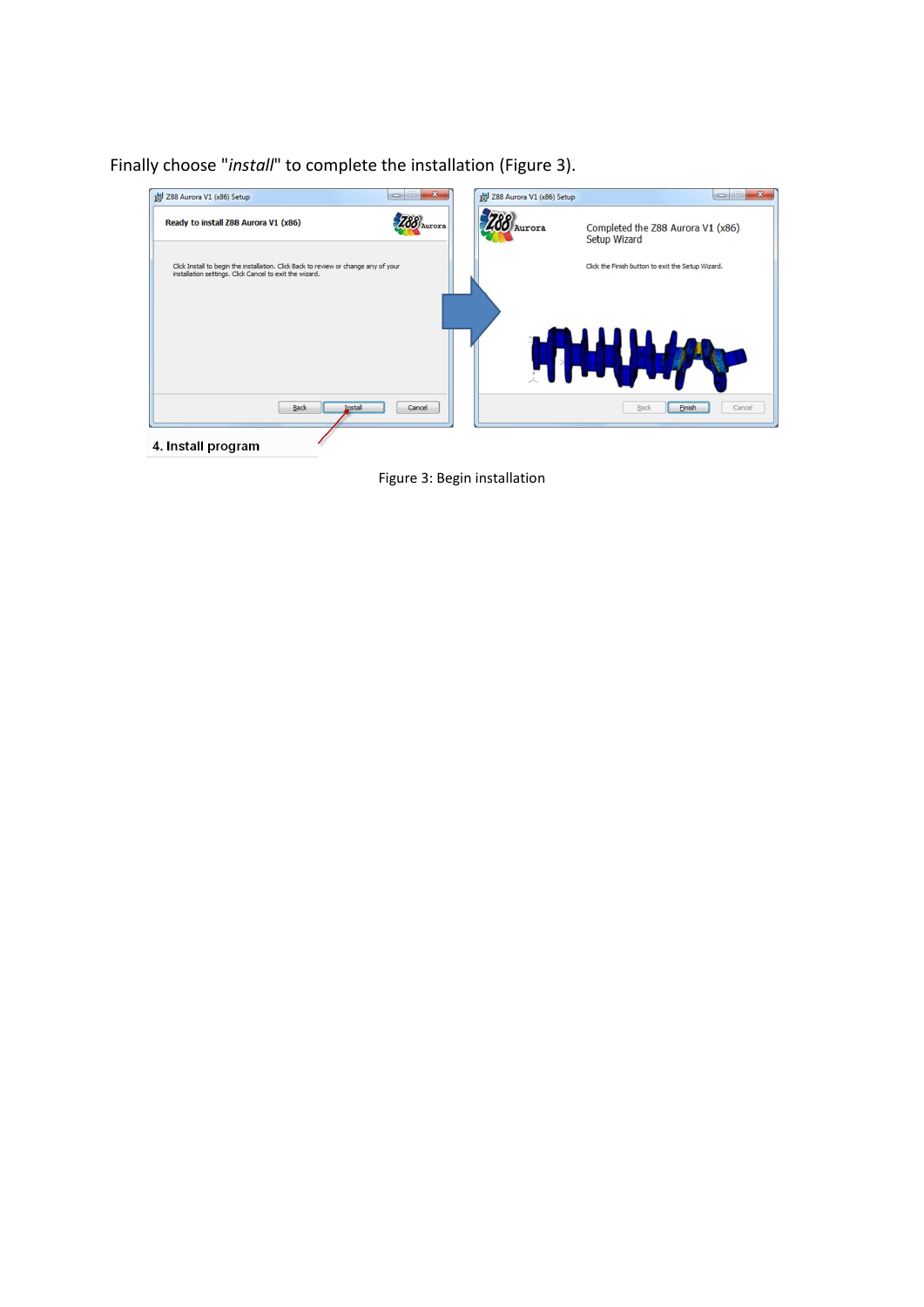

# **FIRST START OF Z88 AURORA**

To start the program either click the desktop icon "*Z88 Aurora V1"* or open the program via Start → "Z88 Aurora"→ "Z88 Aurora V1". If you have not installed the desktop and start menu entries, you can start the program directly via Windows Explorer:

*"[chosen installation directory]\bin\bin\z88aurora.exe".*

To adapt Z88 Aurora more easily to your specifications you are asked to enter the directories of the support modules and programs you want to use for Z88 Aurora, when you start the program for the first time.

For this purpose, a dialog window opens, where you can enter the respective programs (Figure 4):

| Options                                                                     |                                        |                               | $\mathbf{x}$ |  |
|-----------------------------------------------------------------------------|----------------------------------------|-------------------------------|--------------|--|
| General Memory 1 Memory 2 Paths View                                        |                                        |                               |              |  |
| Programs for Z88Aurora:                                                     |                                        |                               |              |  |
| STEP-converter:<br>Please choose subdirectory at \z88aurorav1\addons\geocon |                                        | <b>□ geocon</b>               |              |  |
| Tetgen:<br>Please choose subdirectory at z88aurorav1\addons\tetgen          |                                        | tetgen                        |              |  |
| Netgen:<br>Please choose subdirectory at \z88aurorav1\addons\netgen         |                                        | िnetgen                       |              |  |
| FF Solver:                                                                  |                                        |                               |              |  |
| Swap directory                                                              | Lokaler Datenträger (C:)               |                               |              |  |
| <b>External software:</b>                                                   |                                        |                               |              |  |
| Media Player                                                                | Please select Path                     |                               |              |  |
| <b>Browser</b>                                                              | Please select Path<br>(k               |                               |              |  |
| <b>Acrobat Reader</b>                                                       | Please select Path<br>$(k   \epsilon)$ |                               |              |  |
|                                                                             |                                        |                               |              |  |
|                                                                             |                                        | $\bigoplus_{\underline{O}} K$ | & Abbrechen  |  |

Figure 4: Customizing Z88 Aurora

# - **STEP-Converter**

Library for 3D-data exchange for the purpose of surface and solid modelling (by courtesy of Open Cascade S.A.S.) for importing STEP-files in Z88 Aurora.

*"[chosen installation directory]\addons\geocon\win32 resp. \win64"*